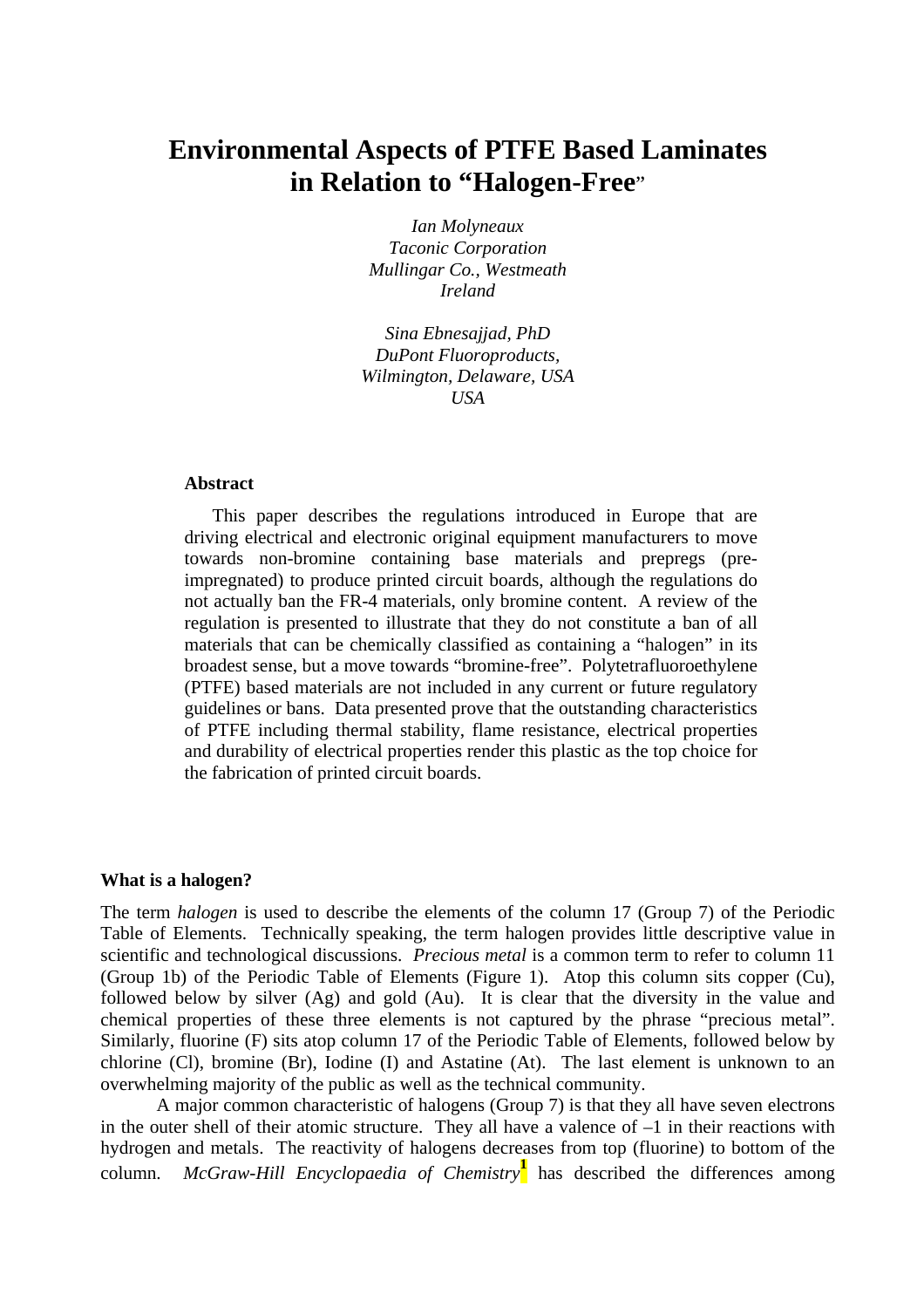halogens. "Although halogens generally undergo the same types of reactions, the extent and ease with which these reactions occur vary markedly. Fluorine in particular has the usual tendency of the lightest member of a family of elements to exhibit reactions not comparable to the other members." Elsewhere the *Encyclopaedia* emphasises the difference between fluorine and other halogens. Fluorine is the most electronegative of elements and forms an extremely strong bond with carbon. The carbon-fluorine bond (C-F) is the fundamental reason that polytetrafluoroethylene (PTFE) is one of the most stable and inert plastics known to man. Finally, a key point is made in the *McGraw-Hill Encyclopaedia of Chemistry* about the stability of halogenated compounds. "Organic halogen compounds generally show progressively increased stability in the order iodine, bromine, chlorine and fluorine."



Figure 1. A Portion of the Periodic Table of Elements

Fluorine, chlorine and bromine are vastly different from one another as will be illustrated by the data presented. Another interesting example of the fallacy of lumping together elements of a column of the Periodic Table is evident in column 12 (Group 2b). The top element *zinc* (Figure 1) is safe and is a popular material for the fabrication of cookware. Zinc oxide is an ingredient in cosmetics. Yet the two elements below zinc are cadmium (Cd) and mercury (Hg), known to be poisonous in minute quantities and both scheduled to be banned as of July 1, 2006 in the European Union.

## **History of Brominated and Chlorinated Flame Retardants<sup>2</sup>**

Historically, the concern of the effect of halogens on the environment, and its association with the printed circuit board industry can be traced back to the use of low molecular weight chlorinated and brominated compounds in electronic and electric industries as they emerged and grew from their initial conception. One of the first classes of compounds to be highlighted as a potential for poor environmental impact was PCB's. PCB's are a class of chemicals known as polychlorinated biphenyls and were first manufactured by Monsanto in the U.S. in 1929. The primary use of these low molecular weight compounds was as a dielectric fluid in electrical equipment. However the materials were eventually found to be a possible human carcinogen and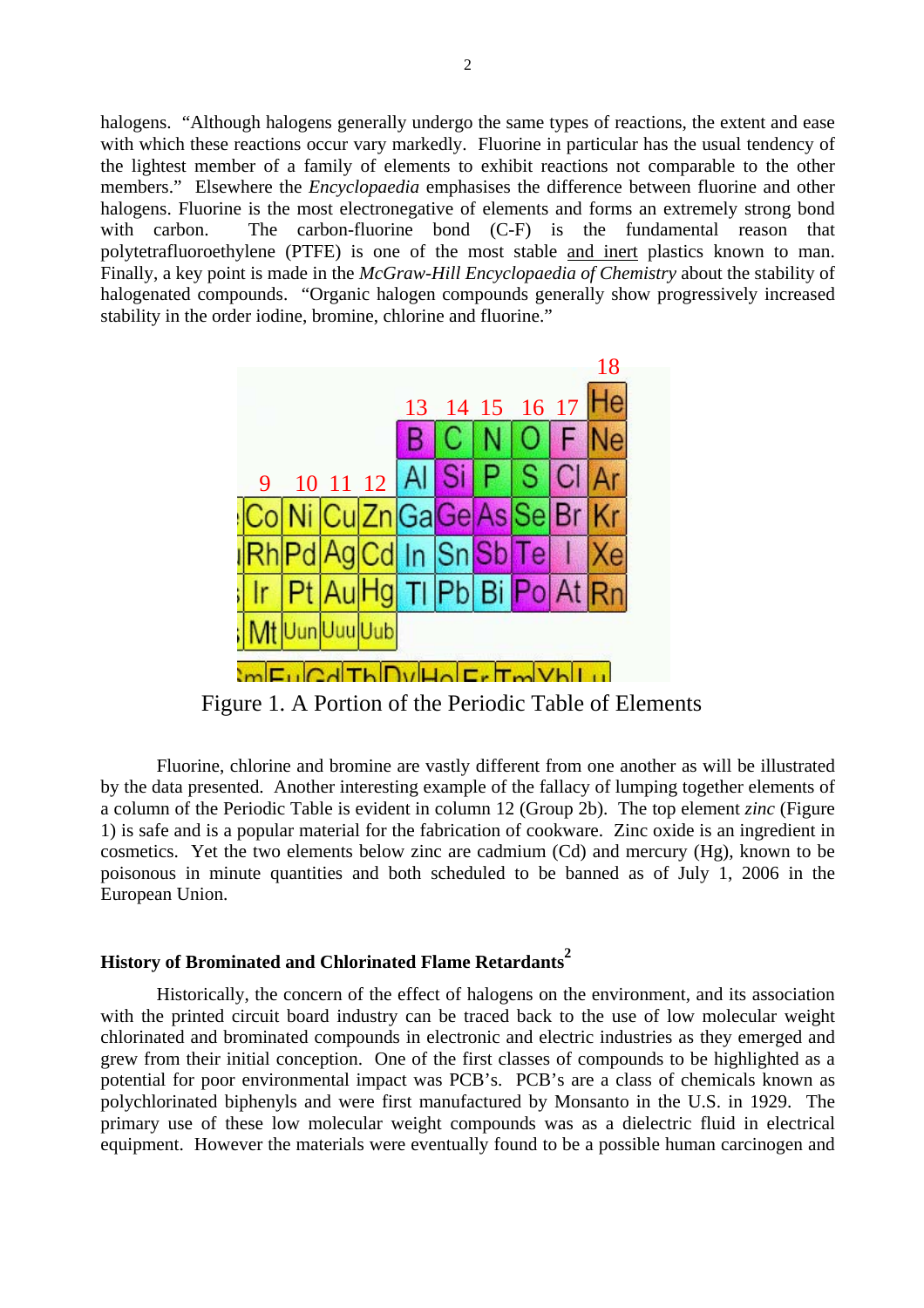a known animal one. Further studies revealed the materials to be bioaccumulative in the food chain, as a result PCB compounds were banned in the late 70's early 80's.

While it can be seen that the history of the use of PCB's was one of the first clear signs of the effect of halogens on the environment (in this case chlorine), it was by no means the only compound to cause issues. The use of low molecular weight brominated flame retardant materials was also generating concern.<sup>3,4</sup> These compounds, PBB - polybrominated biphenyls and PBDE – polybrominated diphenylethers were used as flame-retardants in plastic components. A common application was the use of these compounds in moulded television casings. While the compounds did impart the desired flame-retardant properties, they were also capable of becoming volatile; that is, they could be measured in the gas phase. The result of this was that the compounds were capable of leaching out of the original component and entering the general environment. Studies on the toxicity of these compounds found them to be fat-soluble and bioaccumulative. The compounds are now considered toxic and are banned (or will be banned) in most industrial countries.



These low molecular weight bromine-containing compounds were not the only brominated flame-retardants that were used in the general industry. In fact the use of the properties of bromine as a flame retardant has been widespread and not restricted to the electronics industry. Bromine is unique in its efficacy as a gas phase flame retardant, (it combines with free radicals), and its compatibility with engineering thermoplastics formulations. Consequently, there are many different types of brominated flame-retardants and certainly not all are set to be banned by any future directive, or even indicated as to having any potential of negative environmental impact.

## **History of Oligomeric Brominated Flame Retardants**

There has, however, been concern about some higher molecular weight brominated compounds. These materials having a molecular weight between monomers and polymers, typically brominated polystyrene/polycarbonate, oligomers are commonly used in conjunction with antimony trioxide, which combine to give a synergistic effect and impart flame retardant effect in the polymer compounds.<sup>5</sup> These brominated materials differ from the low molecular weight PBB's and PBDE's in that they are not volatile and remain within the formulated component. The problem arises from the risk of brominated dioxin formation during uncontrolled burning, either during a fire situation or incineration. These dioxin compounds are extremely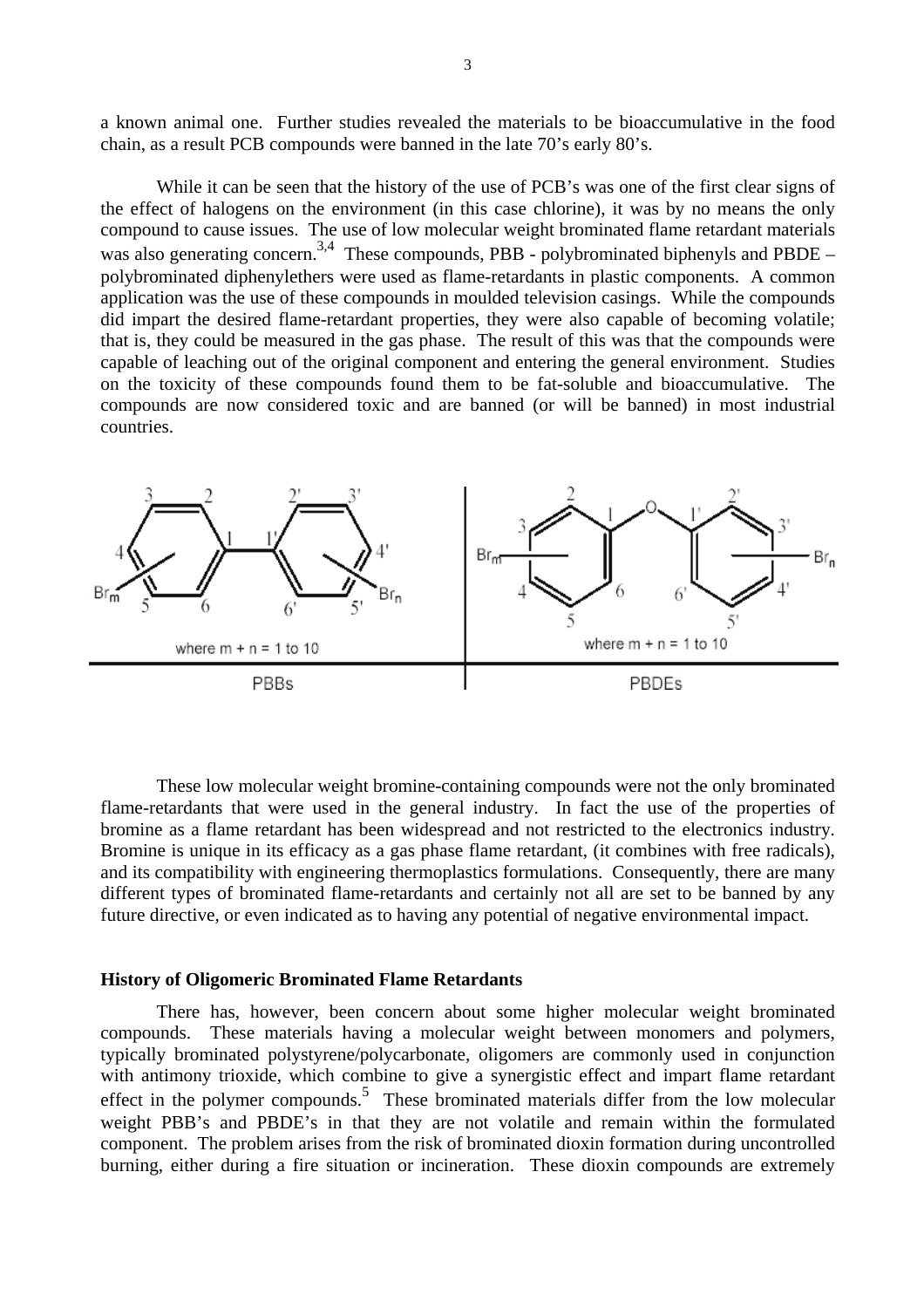hazardous to the environment and have, thus, further heightened the concern about the use of bromine. It must be said that these types of flame retardant materials have not been used extensively in the Printed Circuit Board industry but they add to the growing fear of the use of halogens.<sup>6</sup>

A reasonable question is whether poly fluorobiphenyls (PFB) are produced due to the thermal degradation of PTFE. The answer is that none of the research has been able to detect the presence of PFB's in incineration residues of commercial incinerators<sup>7</sup> . Furthermore, fundamental investigation of the degradation of PTFE in the presence and absence of oxygen has identified the products of degradation, none of which approach or resemble the structure of  $PFB<sup>8</sup>$ . The major product of degradation of PTFE is carbonyl fluoride  $(COF<sub>2</sub>)$ , which hydrolyses to HF and carbon dioxide in the air by reacting with moisture. The other degradation products include perfluoroisobutylene, tetrafluoroethylene, hexafluoropropylene,  $HCF<sub>3</sub>$  and carbon monoxide. In the absence of oxygen, i.e., under an inert atmosphere or vacuum, polytetrafluoroethylene degrades into nearly pure monomer 9-11 . Furthermore, generating PFB's requires careful chemical reactions under special conditions such as synthesis by diazotization-fluorination, Gomberg-Bachman arylation or Ullmann coupling reactions<sup>12</sup>.

## **Brominated Comonomers**

An effective way of introducing flame retardant into a polymer is to react in a brominecontaining compound into the polymeric material. This way, there is no possibility of leaching out of the compound into the general environment. The majority of printed circuit boards (PCB) produced in the world today are manufactured using base laminate materials and prepregs, which have been produced with E-glass fabrics and an epoxy based thermosetting resin. The resultant PCB's need to be flame retarded, and must conform to the UL-94 V0 requirements. As a result, the epoxy resins used are "brominated" to give the desired flame resistance. The bromine is added in the form of tetrabromobisphenol A (TBBPA), a co-monomer, which is chemically reacted with the epoxy resin to become covalently bonded in the resin matrix. This point is important because once reacted into the matrix the TBBPA is not available to leach or diffuse out of the circuit board.<sup>13</sup>

Once bonded covalently in the epoxy resin of the circuit board, TBBPA ceases to exist as a chemical entity and becomes part of a three-dimensional cross-linked matrix. The addition of bromine through the addition of TBBPA reduces the possibility of ignition of the material, and if ignition occurs then limits the rate of flame growth and so it is seen as a cost-effective way of preventing/impeding fire in printed circuit boards. The addition of TBBPA allows the base materials and prepregs to conform to the UL-94 V0 status required by the industry. TBBPA is the largest volume flame retardant in use today, and it is this chemical compound and its addition to the FR-4 resins, which generates the greatest interest in "bromine/halogen free" alternatives within the printed circuit industry.

#### **Regulatory Status of FR-4 Containing Bromine**

The reason for this interest is the regulatory pressure to ban the use of certain brominated substances which are clearly hazardous to people and/or the environment. In Europe an advisory group WEEE, "Waste Electrical and Electronic Equipment", has proposed a directive, which has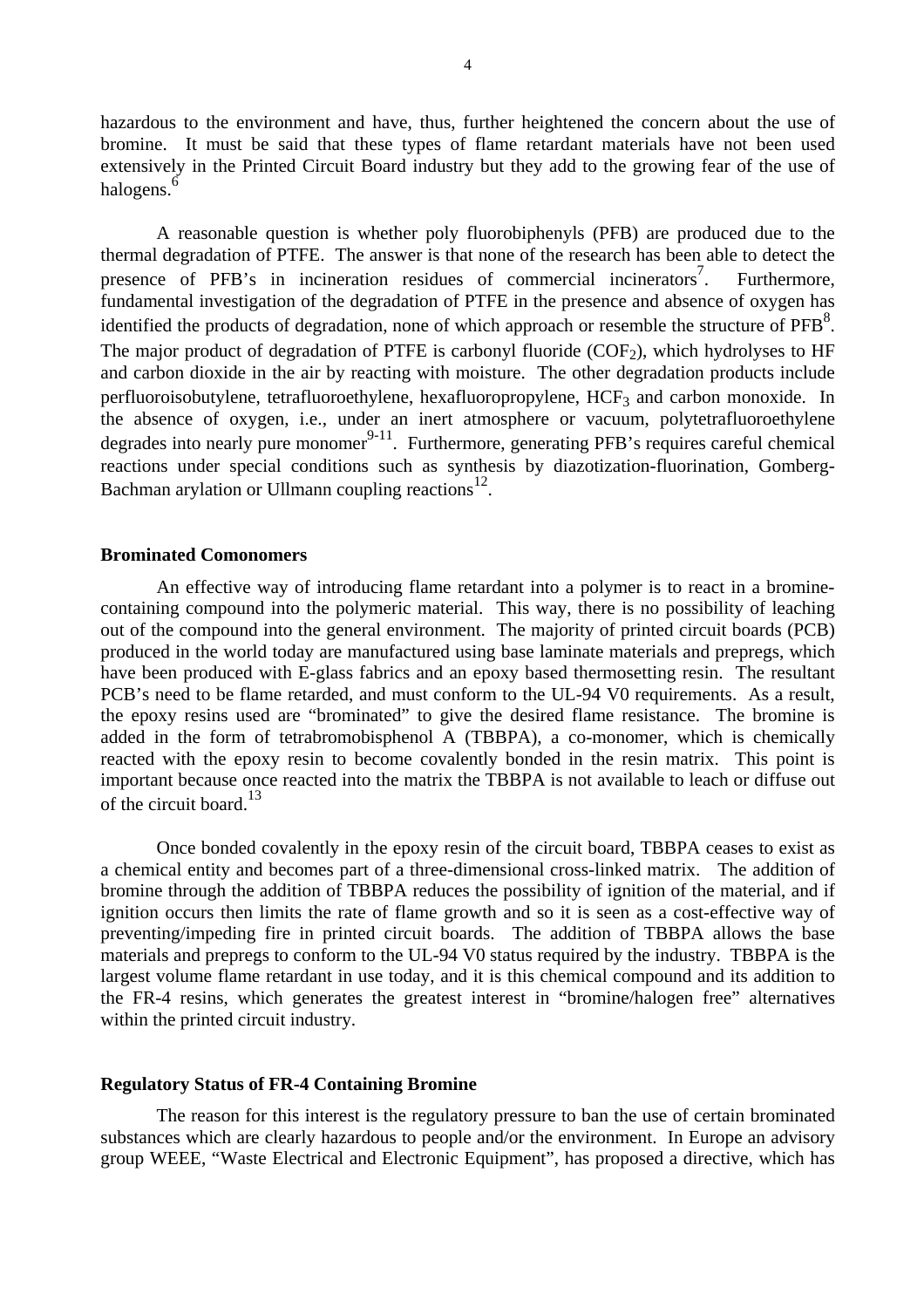recently been approved by the European Union, and is concerned with the recycling and recovery of Electrical and Electronic waste. This is translated into the RoHS (Restriction of Hazardous Substances) directive in each individual country and is complimentary to the WEEE. The impact of this is that starting July 1<sup>st</sup> 2006, the following substances will be banned – lead, mercury, cadmium, hexavalent chromium, polybrominated biphenyls PBB's and polybrominated diphenylethers,  $PBDE's$ ,  $^{14, 15, 16}$ 

#### **Halogen Free Base Materials-Returned Waste to OEM**

The term "halogen-free" for the alternative flame-retardant materials is really derived from the need to become bromine (and chlorine) free, as can be seen by the historical developments and the current legislation. It is clear that the intended reference to "halogen-free" in the PCB industry does not include iodine and fluorine.

An important feature here is that there are no other brominated materials in the process of being banned in the EU legislation. This includes TBBPA, which is incorporated in FR-4 epoxy resins so widely used in the Printed Circuit industry. However, as with the brominated oligomers mentioned earlier, there have been some suggestions that under certain incineration conditions a FR-4 resin could yield small amounts of brominated dioxins. To combat this there has been numerous studies to show that brominated dioxins are not formed during the incineration of FR-4 epoxy resins. While the "no brominated dioxins formed" reports appear to out weigh the "formation of brominated dioxins", there is still an degree of controversy over the continued use of TBBPA and its effect on the environment. At this point though TBBPA is not a banned substance and there are no legislative actions looming in the future.

If this is the case it may appear strange that the "halogen free" lobby keeps gaining momentum. The answer can be found in the WEEE directive. There is a further requirement in these regulations, which require the E&E OEM's to take back and dispose of the equipment sold at the end of its life. The WEEE has approved separation and recovery standards for electrical and electronic equipment, which require the separation of E&E equipment from unsorted waste. It also stipulates further separation of components containing brominated flame-retardants from the other E&E waste prior to disposal or recycling. These regulations will commence from July  $1<sup>st</sup>$  2006, and appear to be the main reason for an E&E OEM to make a decision to move away from any type of brominated flame retardants within the base materials and prepregs.

The situation is not clear and the cost balance between changing to alternative flame retardant materials and complying with the sorting regulations stipulated by the WEEE is not so easy to decipher. For the moment the non-bromine alternative materials have gained some market share, but a large amount of FR-4 type materials are still used. In the US there is no government target to introduce bans or tighter controls on brominated materials, and an IPC white paper has concluded that the bromine in FR-4 is not an environmental issue.<sup>17</sup> However, most OEM's are now global and wish to operate freely in the world markets and so the European lead is being followed

The main focus on the use of bromine in base materials is clearly aimed at the large volume of FR-4 type materials, but they are not the only materials containing bromine which are being scrutinised. There are grades of higher performance base materials, which also contain bromine, and as such are being drawn into the "halogen-free" debate. Among these are the BT (bismalaimide-triazine) resin systems, which are usually blended with a certain proportion of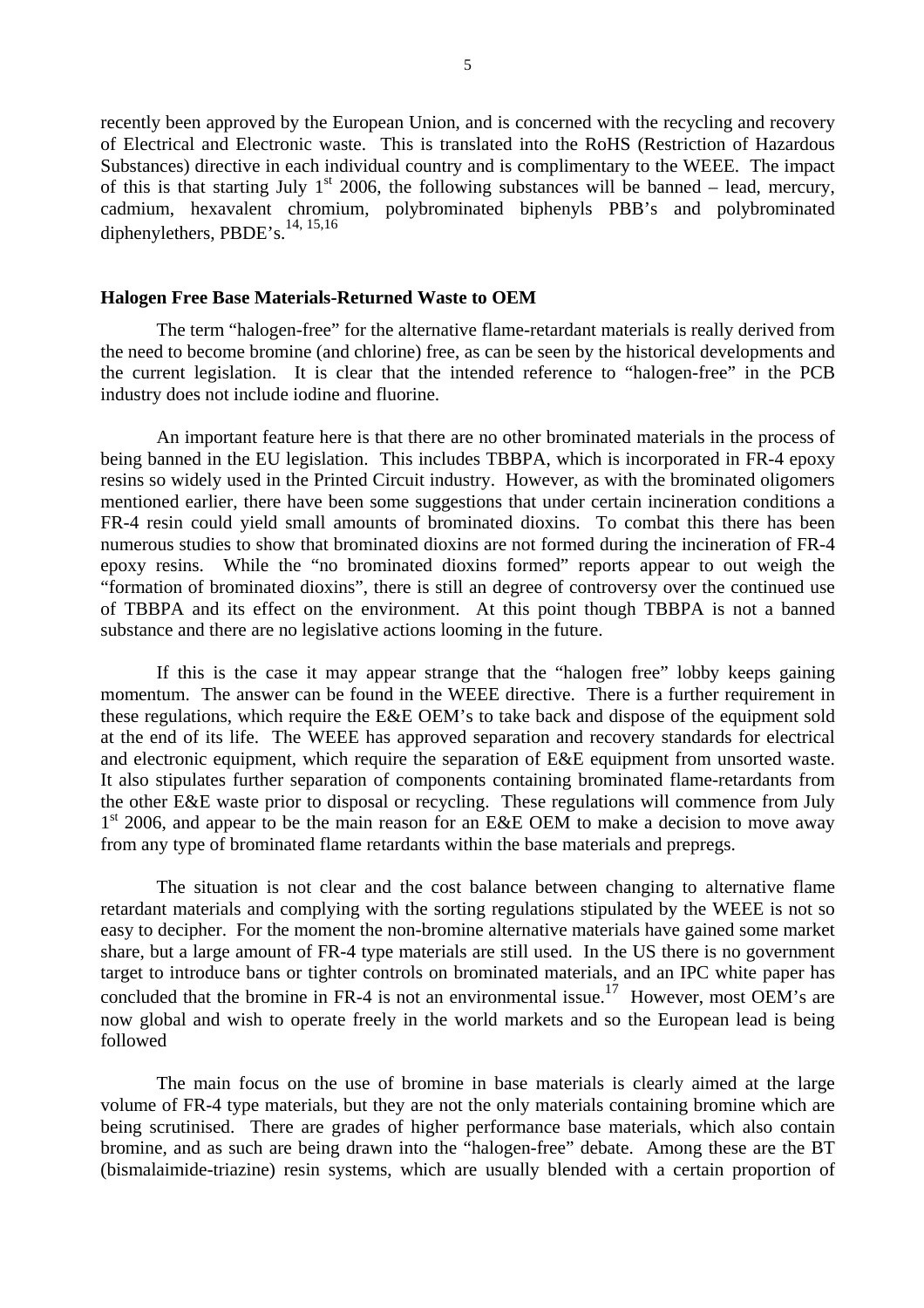epoxy material (BT-epoxy) to aid processing. These epoxy resins normally contain a certain percentage of TBBPA based bromine content, and so these base materials are being highlighted. The BT pure resin could be used to produce a UL-94 V0 type resin system and where this is the case then halogen (bromine) issue is not applicable.

A similar picture emerges with the cyanate ester resin systems. While they are "halogenfree" when used in their pure form, it is known that some laminators blend with epoxy (FR-4) resins to impart some desired finished laminate properties. A relatively new type of base-resin system, cross-linked aliphatic rubber materials filled with organic fillers, has also gained influence in the higher performance base material sector. Here too, the use of a brominated additive is needed to achieve the UL-94 V0 flame retardant requirement, although it is not TBBPA based. As with the FR-4 type resins these other bromine-containing materials are not banned by any legislation, but they are burdened with the same momentum for the reduction in bromine in E&E equipment. By comparison PTFE base materials do not contain bromine and should not be included in the "halogen-free" debate.

#### **Comparison of F, Cl and Br Properties**

Fluorine is the most electronegative of elements and forms an extremely strong bond with carbon. The carbon-fluorine bond (C-F) is the fundamental reason that polytetrafluoroethylene (PTFE) is one of the most stable plastics known to man. Carbon-chlorine and carbon-bromine have significantly lower bond strength than the carbon-fluorine bond, as seen in Table 1. This simply means that it is much easier to break a C-Br bond because it takes about half the energy required for breaking a C-F bond. This is the reason behind the formation of small toxic compounds from brominated FR or epoxy compounds.

| <b>Chemical</b> | <b>Bond Strength,</b> | <b>Bond Strength,</b> |
|-----------------|-----------------------|-----------------------|
| <b>Bond</b>     | kcal/mole             | $\frac{6}{9}$         |
| $C-F$           | 132                   |                       |
| C-Cl            | 95                    | 72                    |
| $C-Br$          |                       |                       |
| C-L             |                       |                       |

Table 1. Chemical Bond Strength of Carbon bond with Various Halogens at  $25^{\circ}C^{18}$ 

#### **Polytetrafluoroethylene (PTFE)-based Boards**

Base materials manufactured with PTFE (polytetrafluoroethylene) thermoplastic polymers have been available for many years and are used where the excellent electrical properties of the PTFE are required. PTFE has the lowest dielectric constant  $(2.1)$  and loss characteristics of any polymer. These electrical properties remain very stable over frequency and temperature and so PTFE based laminates are the main choice for high frequency applications. The PTFE polymer is made of carbon and fluorine atoms of very high molecular weight only, and no additional low molecular weight, or common flame-retardants are added. **The PTFE material is naturally flame retardant and passes the UL-94 V0 requirements** and without the need to add bromine. Thermal stability of PTFE is excellent; it can remain at much higher temperatures than other base materials with no adverse effects.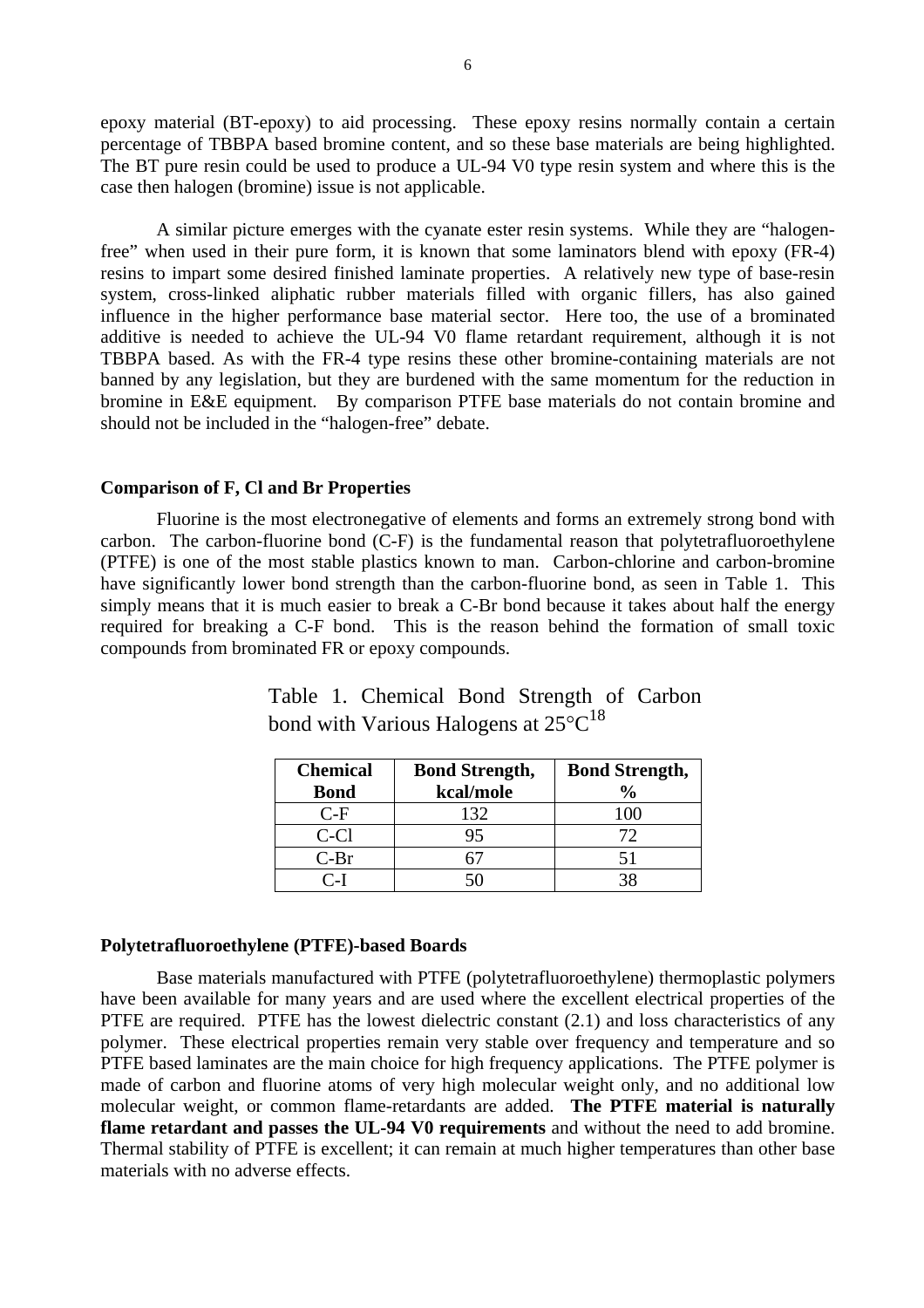In recent times PTFE based laminates have been implicated in the "halogen-free" debate even though there has been no historical or legislative reason. The fact that fluorine is a member of the halogen group in the Periodic Table of elements appears to be the only cause of the association.

#### **Discussion of PTFE Properties**

The simplest way to describe the properties of PTFE would be to compare and contrast it with similar chlorinated and brominated polymers. There are, however, no comparable chlorine or bromine equivalent polymers to PTFE because of the weakness of the chemical bonds that Cl and



Figure 2. Chemical Structures of PTFE and some Chlorinated Polymers – *Polytetrafluoroethylene (PTFE) and Polychlorotrifluoroethylene (PCTFE)*

Br form with carbon. No commercial brominated polymer is known<sup>19</sup>. The absence of analogous chlorinated and brominated polymers to PTFE compels the use of a secondary option (less preferable) which is comparison of PTFE properties with that of chlorinated polymers. See Figure 2 for chemical structures of PTFE and a chlorinated polymer.

PTFE as a material is extremely inert and has a low coefficient of friction and excellent chemical, thermal and flame resistance characteristics. It is used in extremely diverse applications, some of which includes contact with food and humans. It has been extensively used in the houseware and commercial cooking and baking applications such as pan coatings, foodcooking belts, baking sheets. It is also used in the medical applications were the inert nature and low friction properties are utilized. PTFE polymer is classified as one of the safest material available to mankind. Table 2 presents the basic properties of PTFE. Table 3 shows how combinations of PTFE properties have spurred use of PTFE and other fluoropolymers in nearly all the major industries.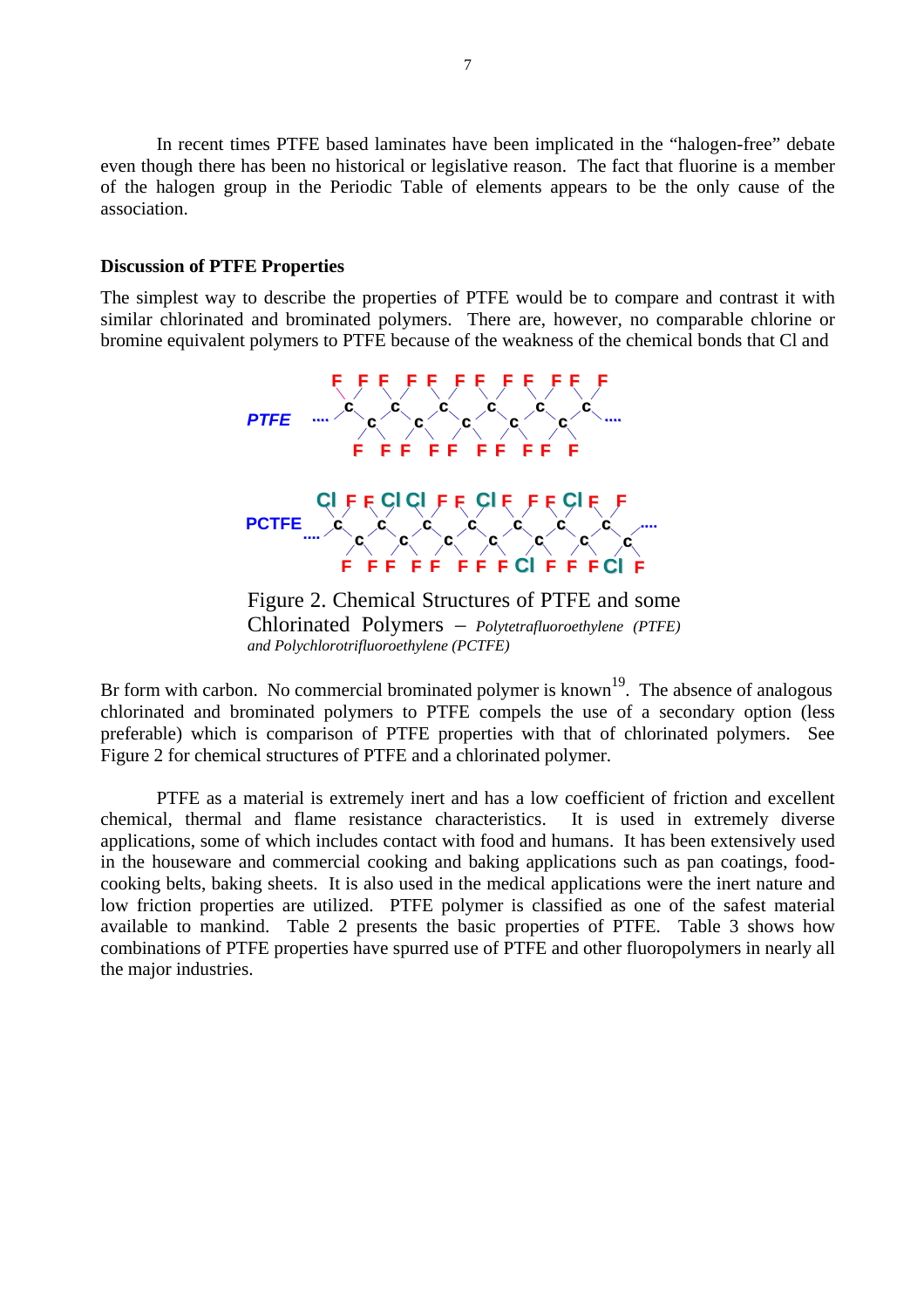## Table 2. Basic Properties of PTFE<sup>20</sup>

• High melting point,  $342^{\circ}$ C(648°F) • High thermal stability • Useful mechanical properties at extremely low and high temperatures · Insolubility • Chemical inertness • Low coefficient of friction • Low dielectric constant/dissipation factor • Low water ab/adsorptivity • Excellent weatherability · Flame resistance • Purity

## **Thermal Stability and Flame Resistance of PTFE**

A review of the applications of PTFE reveals that this polymer is used in applications where extreme heat and chemical conditions are encountered. PTFE can be continuously exposed to temperatures in the range of -260°C to 260°C. There are almost no commercial organic or inorganic chemicals that attack PTFE causing its degradation. For example, PTFE-based coatings on cookware are daily exposed to the extreme heat and temperatures applied during cooking. The safety and performance of these coatings has been proven for more than three decades.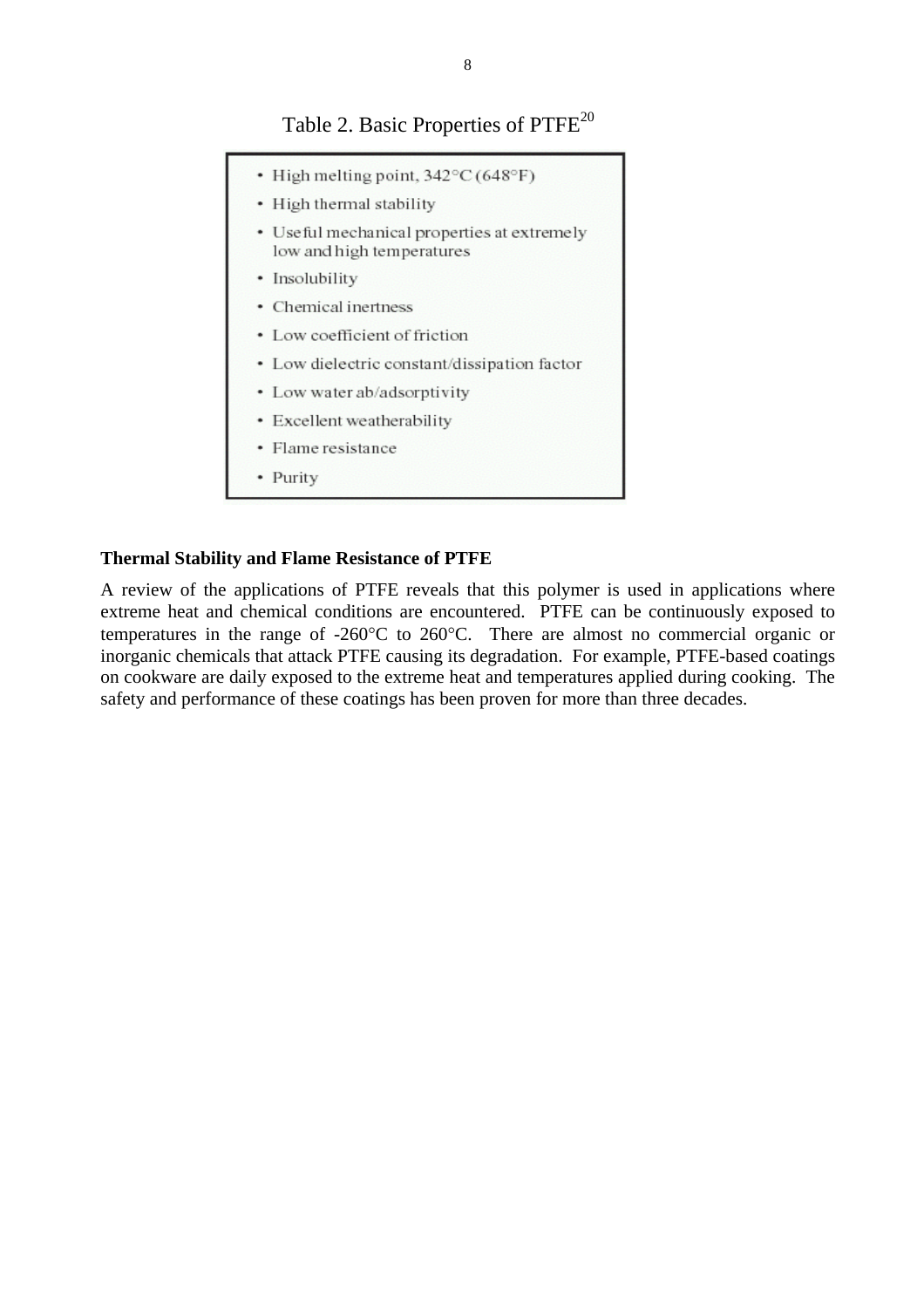| <b>INDUSTRY/</b><br><b>APPLICATION AREA</b> | <b>KEY PROPERTIES</b>                                                                                                                   | <b>TYPICAL USES</b>                                                                                                                               |
|---------------------------------------------|-----------------------------------------------------------------------------------------------------------------------------------------|---------------------------------------------------------------------------------------------------------------------------------------------------|
| Chemical Processing                         | <b>Chemical Resistance</b><br>Good Mechanical Properties<br>Thermal Stability<br>Cryogenic Properties                                   | Gaskets, Vessel Liners, Valve and<br>Pipe Liners, Tubing, Coatings                                                                                |
| Electrical<br>& Communications              | Low Dielectric Constant<br>High Volume/Surface Resistivity<br>High Dielectric Break-down Voltage<br>Flame Resistance, Thermal stability | Wire and Cable Insulation,<br>Connectors                                                                                                          |
| Automotive & Office<br>Equi pment           | Low Coefficient of Friction<br>Good Mechanical Properties<br>Cryogenic Properties,<br><b>Chemical Resistance</b>                        | Seals and Rings in Automotive Power<br>Steering, Transmission, and Air-<br>conditioning. Copier Roller and Food<br>Processing Equipment Covering. |
| Houseware                                   | Thermal Stability<br>Low Surface Energy<br>Chemical                                                                                     | Cookware Coatings.                                                                                                                                |
| Medical                                     | Low Surface Energy<br>Stability<br><b>Excellent Mechanical Properties</b><br><b>Chemical Resistance</b>                                 | Cardiovascular Grafts, Heart Patches,<br>Ligament Replacement                                                                                     |
| Architectural Fabric                        | Excellent Weatherability<br><b>Flame Resistance</b><br>Low Surface Energy                                                               | Coated Fiberglass Fabric for Stadiums<br>and Airport Roofs                                                                                        |

# Table 3. Major Applications and Select Uses of PTFE and Fluoropolymer<sup>21</sup>

The role and importance of fluorine in PTFE is best illustrated by comparing is with polychlorotrifluoroethylene (PCTFE), in which one of the four fluorine atoms in each monomer unit has been replaced by chlorine. Melting point drastically decreases from 342°C for PTFE to 220°C for PCTFE. Figure 3 illustrates actual data for the decomposition of PTFE and other fluoropolymers. At 405°C, PTFE degrades at a rate of 0.01% per hour which is minor considering that most organic material including epoxies severely/completely degrade after being held at 405<sup>o</sup>C for one hour. Table 4 shows the initial rate of degradation of PTFE and PCTFE at different temperatures. The data for degradation rate show that PTFE is over four orders of magnitude more stable than PCTFE providing evidence as to the profound differences between fluorine and chlorine.

Table 4. Initial Rate of Degradation of PTFE and PCTFE in  $Air^{22,23}$ 

| Temperature, °C | <b>Initial Degradation Rate, %</b><br>per hour |              |  |
|-----------------|------------------------------------------------|--------------|--|
|                 | <b>PTFE</b>                                    | <b>PCTFE</b> |  |
| 365             |                                                | 12           |  |
| 375             | 0.001                                          | 25.2         |  |
| 385             |                                                | 50.4         |  |
|                 | 0.006                                          |              |  |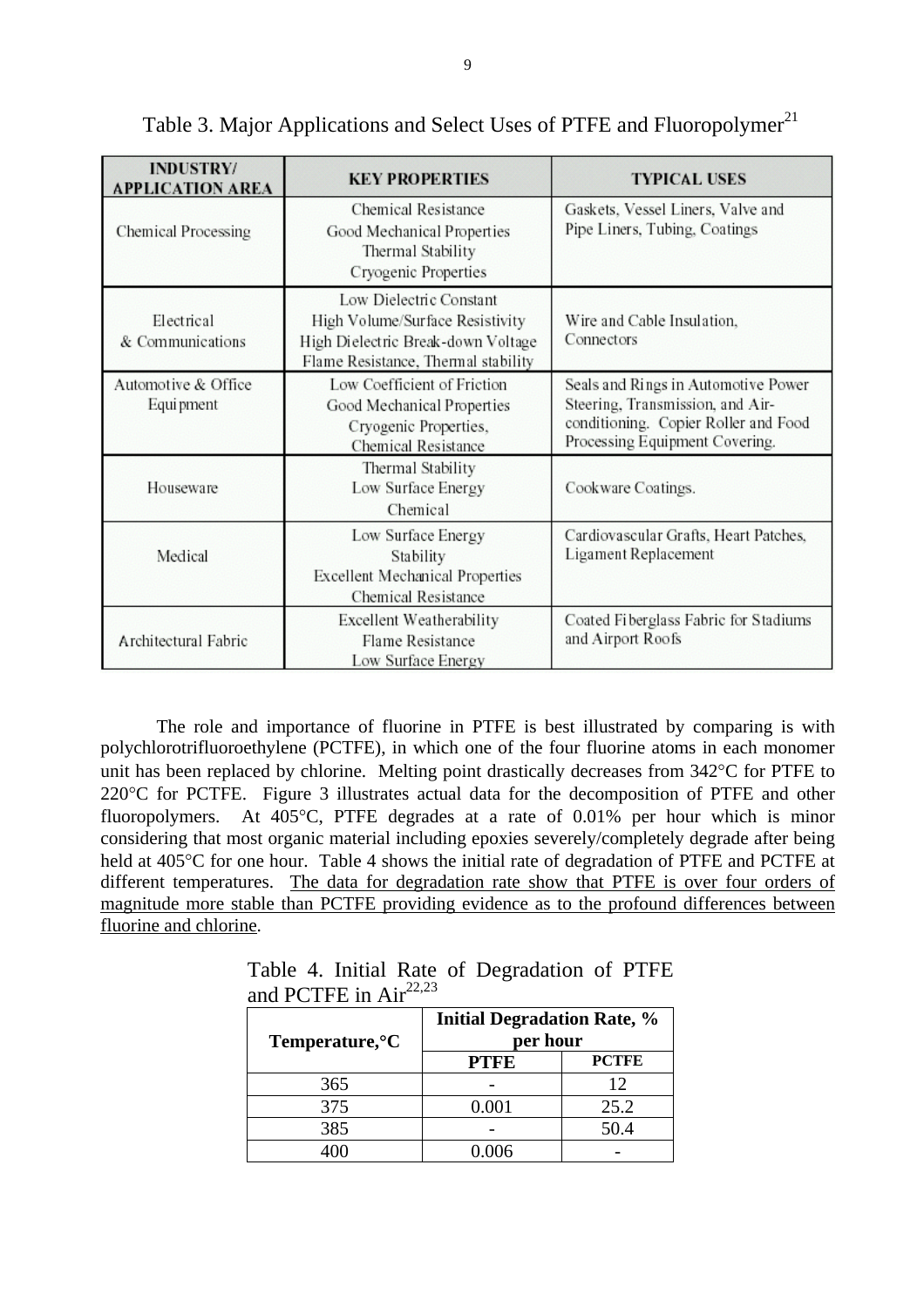| <b>Property</b>                    | <b>PTFE</b> | <b>PCTFE</b> | <b>Epoxy</b> (bisphenol<br>A-3000MW; 10%<br>diethylenetriamine |
|------------------------------------|-------------|--------------|----------------------------------------------------------------|
| Melting Point. <sup>o</sup> C      | 342         | 220          |                                                                |
| Heat of Combustion,<br>kcal/g mole | $+8.01$     | $-31.1$      | $-1,700$                                                       |
| Limiting Oxygen Index (LOI),       | >95         | 100          | $21 - 35$                                                      |

Table 5. Comparison of Thermal and Combustion Properties of PTFE, PCTFE and Epoxies<sup>24</sup>

<sup>1</sup> Cycloaliphatic epoxy polymers have LOI of 18-20% and a greater tendency to burn.

It is instructive to compare the heats of combustion of PTFE, PCTFE and epoxy. A positive sign indicates heat absorbed, while a negative sign shows heat generated. PTFE actually absorbs heat to burn while PCTFE generates a small amount of heat. Limiting oxygen index (LOI) defines the percentage oxygen required in the atmosphere to achieve a self-sustaining flame using an ignition source. The difficulty of burning both PTFE and PCTFE is evident because better than 95% oxygen is required to burn these two plastics (normal ambient oxygen content is 21%.). In contrast epoxies generate immense quantities of heat and can be burnt much more easily as seen in Table 4. This is precisely the reason for incorporation of brominated flameretardants or brominated monomer in the epoxies used for printed circuit boards.



Figure 3. Weight Loss as a Result of Heating in Air25 (*Reprinted by permission* from *The Society of Plastics Industry, Inc.*)

In a qualitative experiment, a small amount of different plastics was placed in a Bunsen burner under ambient conditions and the behaviour of the plastic was observed. The typical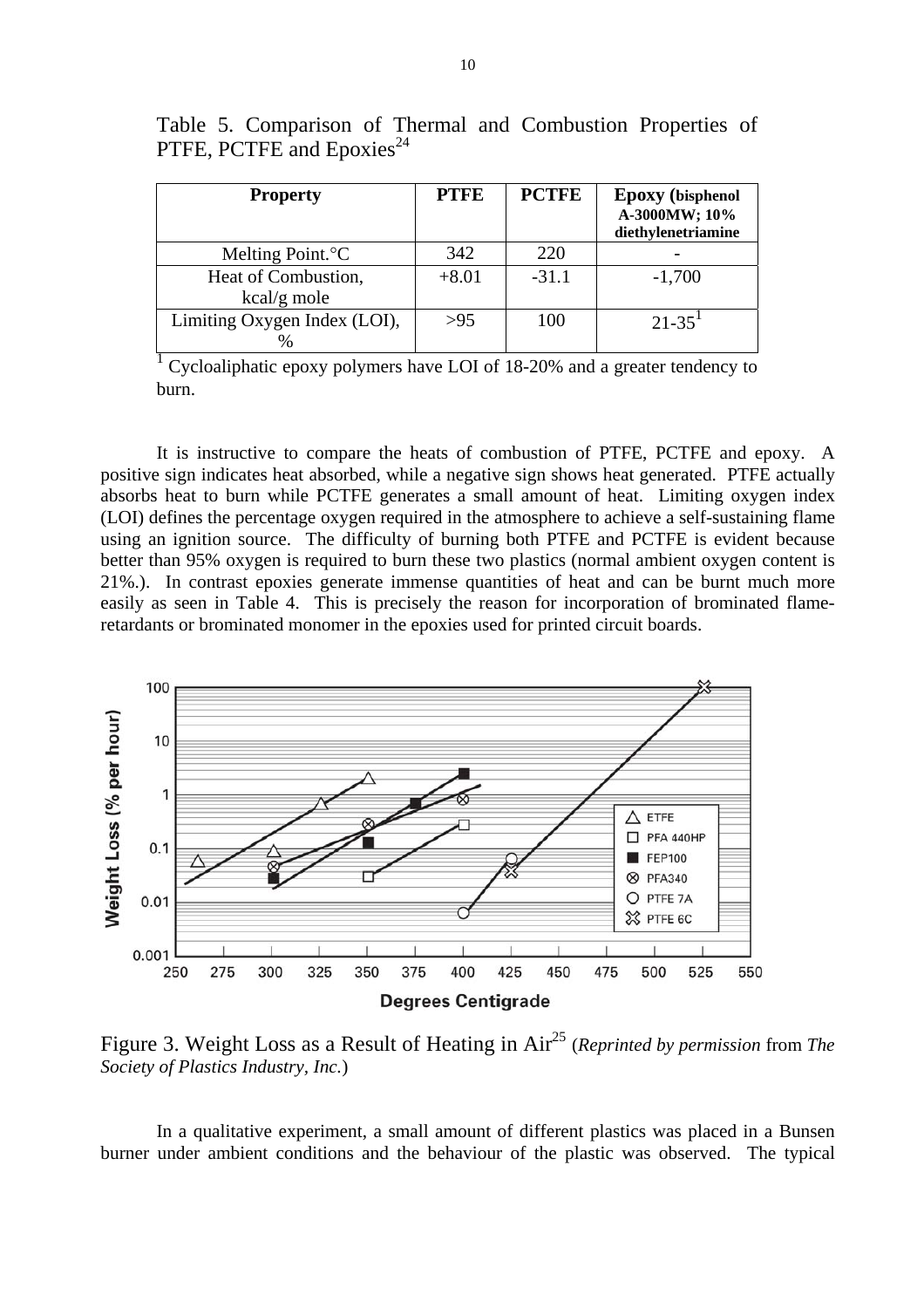behaviour of different plastics has been listed in Table 6. Dripping is an indication of severe degradation of the polymer. It can be seen that PTFE survives a direct Bunsen burner flame.

| <b>Plastic</b> | <b>Behaviour in Burning Test</b>                                          |  |  |
|----------------|---------------------------------------------------------------------------|--|--|
| <b>PTFE</b>    | Deforms in a flame, but does not burn. Drips are not formed.              |  |  |
| <b>PCTFE</b>   | Deforms in a flame, but does not burn. Drips are formed.                  |  |  |
| Epoxies        | Burn slowly without dripping. A black smoke is formed with<br>soot in air |  |  |
| <b>PVC</b>     | Burns with a yellow-green flame. No drips are formed.                     |  |  |

Table 6. Burning Behaviour of Various Plastics<sup>24</sup>

#### **Electrical Properties of PTFE**

A large number of properties of PTFE remain unaffected by the fabrication conditions (Table 7). Among the properties unaltered by the variable of part manufacturing process are key electrical properties such as dielectric constant and dissipation factor. The resilience of PTFE properties continues beyond fabrication and extends to a number of variables including ageing.

| Mechanical                                                                                                         | Electrical                                                                                                               | Chemical                                                                                                            |
|--------------------------------------------------------------------------------------------------------------------|--------------------------------------------------------------------------------------------------------------------------|---------------------------------------------------------------------------------------------------------------------|
| 1. Flexibility at low<br>temperatures<br>2. Low coefficient<br>of friction<br>3. Stability at high<br>temperatures | 1. Low dielectric<br>constant<br>2. Low dissipation<br>factor<br>3. High arc resistance<br>4. High volume<br>resistivity | 1. Insolubility<br>2. Chemical<br>resistance<br>3. Weatherability<br>4. Low energy<br>surface<br>5. Nonflammability |
|                                                                                                                    | 5. High surface<br>resistivity                                                                                           |                                                                                                                     |

Table 7. Properties of PTFE Unaffected by Fabrication Processing Conditions<sup>20</sup>

Figure 4 presents the variation of dielectric constant as a function of temperature. Unlike a number of other material, both variables are constant at elevated temperatures especially the critical dissipation factor that controls the heat build-up in parts. Both dielectric constant and dissipation factor remain absolutely unchanged as a result of ageing in air at 300°C for 6 months. Outdoor exposure over a period of ten years had no effect on the dielectric constant and dissipation factor of PTFE, as seen in Figure 5.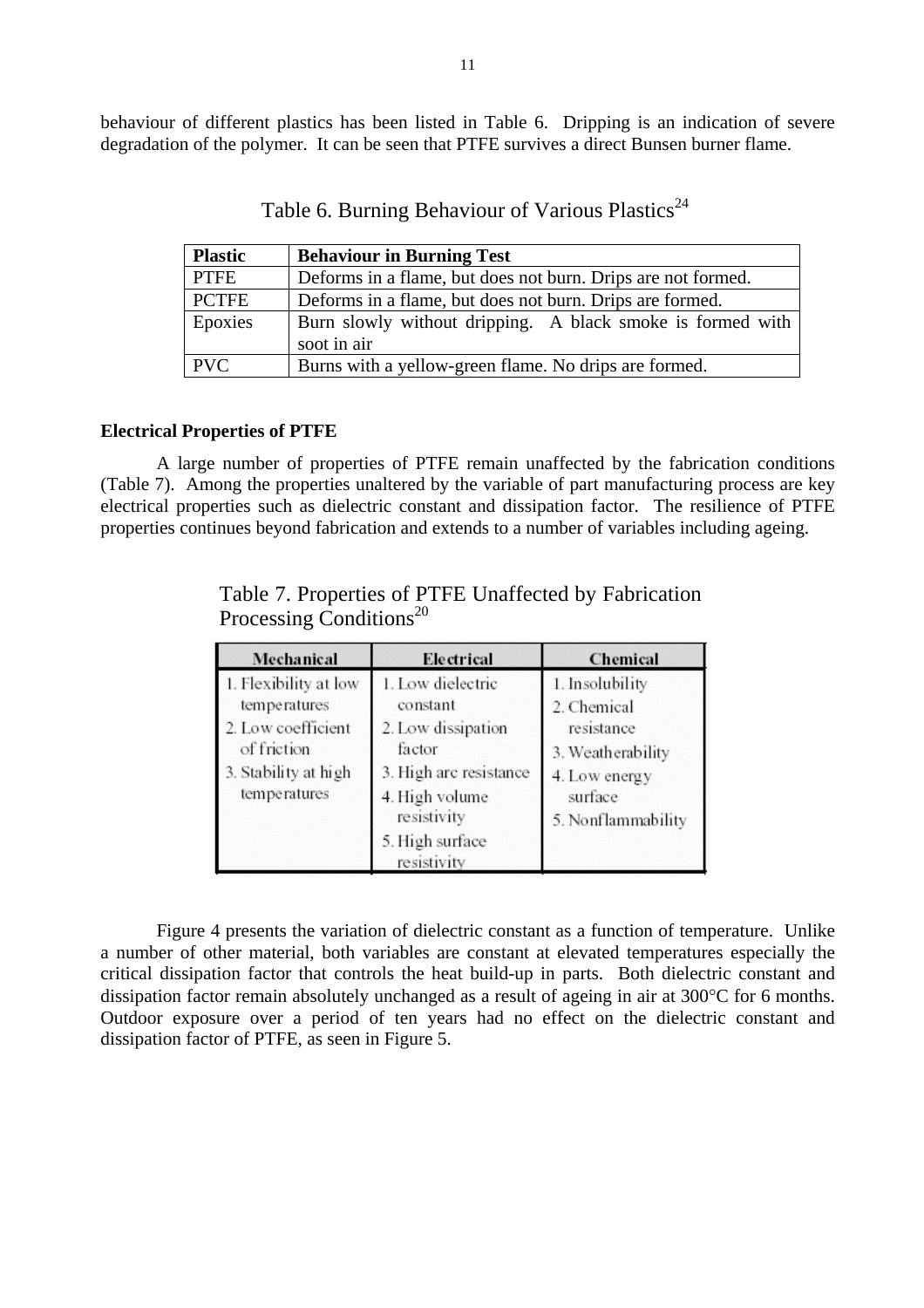

Figure 4. Dielectric Constant and Dissipation Factor as a function of Temperature $^{20}$ 

Table 8. Electrical Properties of PTFE as Function of Heat Ageing at  $300^{\circ}C^{20}$ 

| Sample                                           | Exposure<br>Time at<br>300°C | <b>Dissipation</b><br>Factor | <b>Dielectric</b><br>Constant | <b>Dielectric</b><br>Strength.<br>kV/mm<br>$(ASTM-D-149)$ |
|--------------------------------------------------|------------------------------|------------------------------|-------------------------------|-----------------------------------------------------------|
| $125 - \mu m$<br>extruded<br><b>PTFE</b><br>film | As<br>received               | 0.0001                       | 2.1                           | 117.1                                                     |
|                                                  | 1 month                      | 0.0001                       | 2.1                           |                                                           |
|                                                  | 3 months                     | 0.0001                       | 2.1                           | 115.6                                                     |
|                                                  | 6 months                     | 0.0001                       | 2.1                           |                                                           |
|                                                  | 9 months                     |                              |                               | 118                                                       |



Figure 5. Dielectric Constant and Dissipation Factor as a function of Outdoor Exposure<sup>20</sup>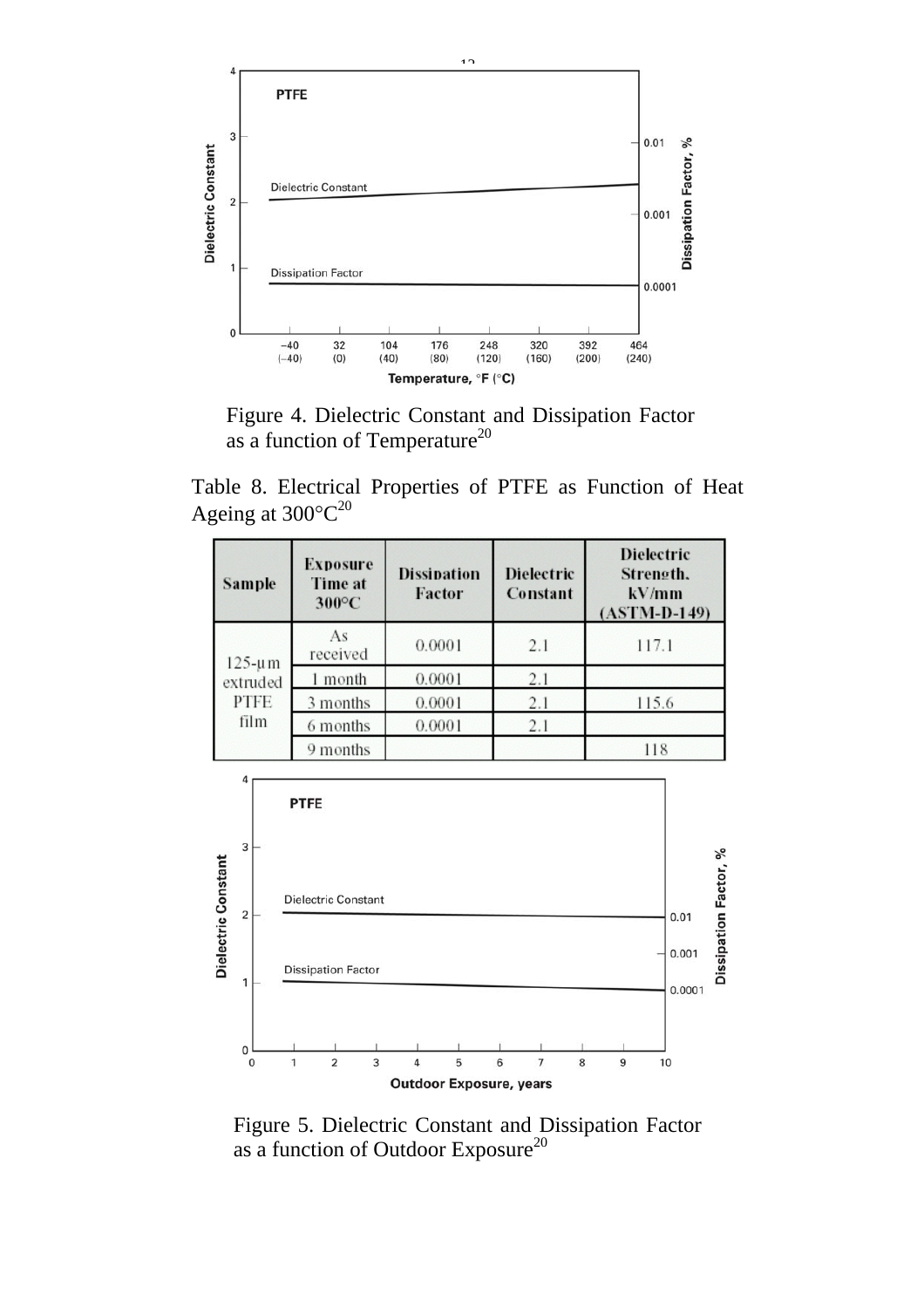#### **Disposal of Waste PTFE**

As PTFE is considered an inert solid it can be disposed in standard landfills. The extremely inert nature of the polymer means that there will be no risk of future environmental impact apart from taking up space in landfill areas. In practice the average amount of fluorine due to PTFE or other sources in garbage is about 100-200 g per metric ton. So the volume of space taken by PTFE is low. If incineration is performed the major part of the waste is reduced to raw gas. This raw gas contains about 5 - 10 mg/m<sup>3</sup> part of HF that is reduced to less than 2 mg/m<sup>3</sup> by scrubbing in basic water. This is compliant with the very severe limit of the German TA-LUFT norm. Fluoropolymers generate less  $CO<sub>2</sub>$  than standard urban waste. All this information is reported in a fact sheet regarding PTFE edited by the Association of Plastics Manufacturers in Europe (APME).

#### **Conclusions**

In conclusion, regulations introduced in Europe are driving E&E OEM's to move towards non-bromine containing base materials and prepregs to produce printed circuit boards, although the regulations do not actually ban the FR-4 materials. A review of the regulation indicates that they do not constitute a ban of all materials that can be chemically classified as containing a "halogen" in its broadest sense, but a move towards "bromine-free". PTFE based materials are not included in any current or future regulatory guidelines or bans. The outstanding characteristics of PTFE including thermal stability, flame resistance, electrical properties and durability of electrical properties render this plastic as the top candidate for printed circuit boards.

## **References**

**1**. *McGraw-Hill Encyclopaedia of Chemistry*, Sybil P. Parker, Editor-in-Chief, 2nd Edition, New York, 1992.

**2**. How We Got Here -- Part 1:The History of Chlorinated Diphenyl (PCB's) by Peter Montague Annapolis, Maryland March 04, 1993. Published by *Rachel's Environment & Health News*.

**3**. *Brominated flame retardants: Toxicity and Ecotoxicity*, Environmental Project No. 568, Danish EPA 2000.

**4**. Phase out of PBDE's and PBB's by *The Swedish National Chemicals Inspectorate*, 15<sup>th</sup> March 1999.

**5***. Effects of Brominated Flame Retardants and Antimony Oxide in Polystyrene (HIPS-Br) on thermal Degradation into Fuel Oil Toshiaki Kusaba, Md. Azhar Uddin, Thallada Bhaskar, Jun Kaneko, Akinori Muto and Yusaku Sakata\*Department of Applied Chemistry, Okayama University, Okayama 700-8530, Japan*

**6**. Growing Threats: Toxic Flame Retardants to Children's Health by Travis Madsen, Susan Lee, Teri Olle, *Environment California Research and Policy Centre*, 2003.

**7**. Research work by Dr. Roland Weber of *University Tuebingen* and Dr. Wolfgang Rotard of *Insititut Waser-Boden-Lufthygiene*.

**8**. The Guide to Safe Handling of Fluoropolymers Resins, published by *The Society of Plastics Industry*, Inc., 1998.

**9**. U. S. Department of Health, Education, and Welfare, Public Health Service, Center for Disease Control, National Institute for Occupational Safety and Health, Criteria for a Recommended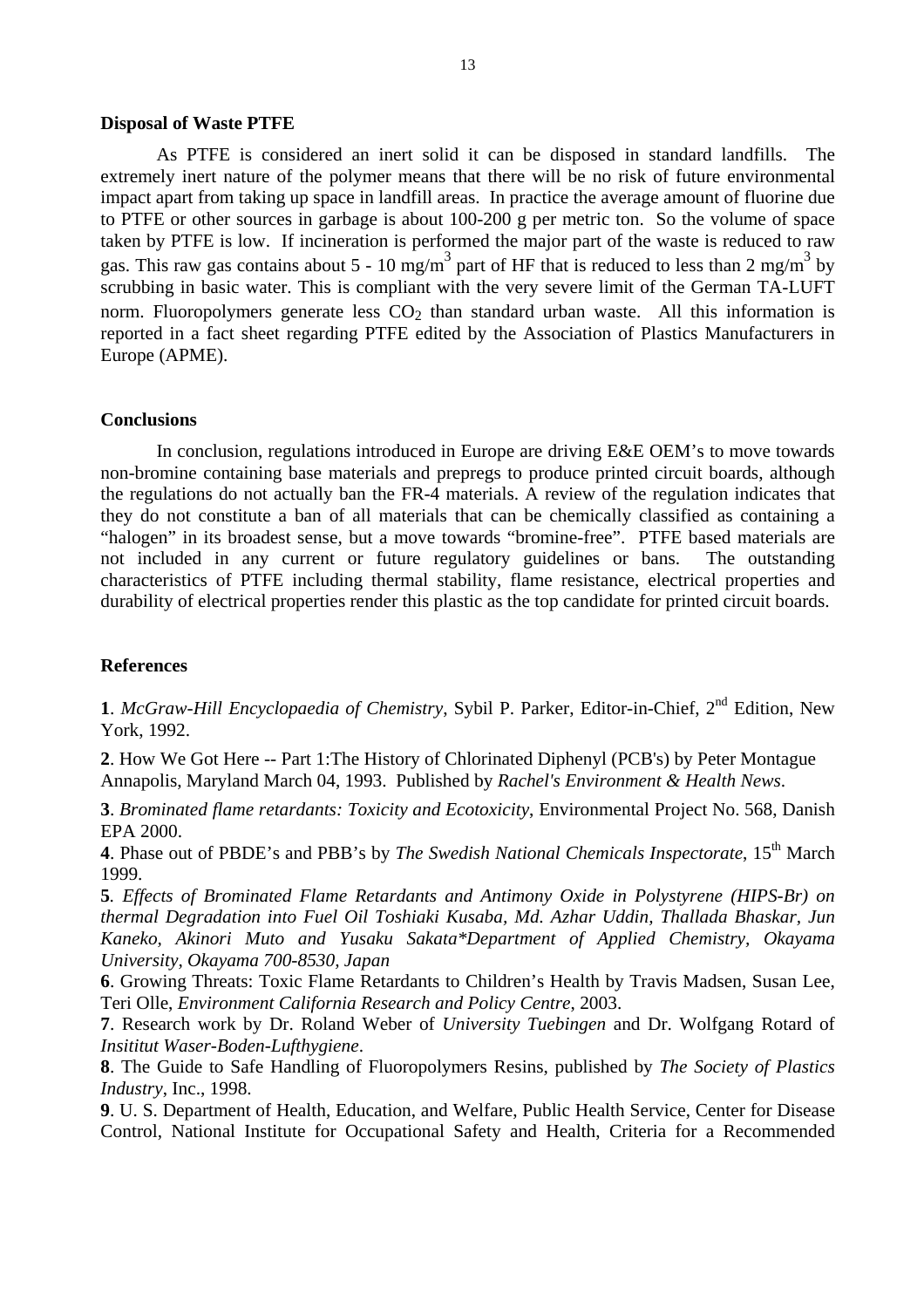Standard Occupational Exposure to Decomposition Products of Fluorocarbon Polymers, DHEW (NIOSH) Publication # PB274727, Sep., 1977.

**10**. Kaplan, H. L., Grand, A. F., Switzer, W. C. and Gad, S. C., "Acute Inhalation Toxicity of the Smoke Produced by Five Halogenated Polymers," Journal of Fire Science, 2:153–172, 1984.

**11**. Williamd, S. J., Baker, B. B. and Lee, K. P., "Formation of Acute Pulmonary Toxicants Following Thermal Degradation of Perfluorinated Polymers: Evidence for a Critical Atmospheric Reaction," Food Chem. Toxicology, pp. 177–185, 1987.

**12**. Fluorine Compunds, Organic (Aromatic) in *Kirk-Othmer Encyclopaedia of Polymer Science and Engineering*, Vol 11,  $4<sup>th</sup>$  ed., p 565, 1994.

**13**. Regulatory Status of the Flame Retardant Tetrabromobisphenol A by Marcia L. Hardy, IPC Printed Circuits Expo 2000.

**14**. Deadlines set as WEE become a reality, *Kay Nimmo, SOLDERTEC, published by EMT magazine Feb 03.* 

**15**. The RoHS Directive – the end of lead soldering by Steven Andrews, Recycling Policy Unit D.T.I. U.K, 6 Feb 2003.

**16**. New Regulations regarding Waste from Electrical and Electronic Equipment (WEE) by C. Kronstrom and K. Miller, Swedish EPA 2<sup>nd</sup> June 2001.

**17**. IPC "White Paper on Halogen-Free Materials Used for Printed Circuit Boards and Assemblies", Draft Three March 2001.

18. *Handbook of Chemistry and Physics*, Ed. D. R. Lide, 73<sup>rd</sup> edition, CRC Press, Boca Raton, 1992-1993.

**19**. Bromotrifluoroethylene in *Fluorine Compounds, Organic*, Pub. in Kirk-Othmer Ency. Of Chem. Tech., Vol. 11, Wiley Interscience, New York, 1994.

**20**. Ebnesajjad, S., *Non-Melt Processible Fluoroplastics: The Definitive User's Guide and Data Book, Plastics Design Library,* William Andrew Publishing, Norwich, NY, 2002.

**21**. Ebnesajjad, S., *Melt Processible Fluoroplastics: The Definitive User's Guide and Data Book, Plastics Design Library,* William Andrew Publishing, Norwich, NY, 2002.

**22**. Baker, B. B., and Kasprzak, D. J., "Thermal Degradation of Commercial Fluoropolymer in Air," *Polymer Degradation and Stability,* 42:181–188, 1994.

**23**. Madorsky, S. L., and Straus, S., "Thermal Degradation of Polychlorotrifluoroethylene, Polyalpha, beta, beta-Trifluorostyrene, and Poly-*p*-Xylylene in a Vacuum," *J. Res. National Bureau of Standards*, 55:4, Oct., 1955.

**24**. Landrock, A. H., *Handbook of Plastics Flammability and Combustion Toxicology*, Noyes Publications, Park Ridge, NJ, 1983.

**25**. *The Guide to Safe Handling of Fluoropolymers Resins*, published by The Society of Plastics Industry, Inc., 1998.)